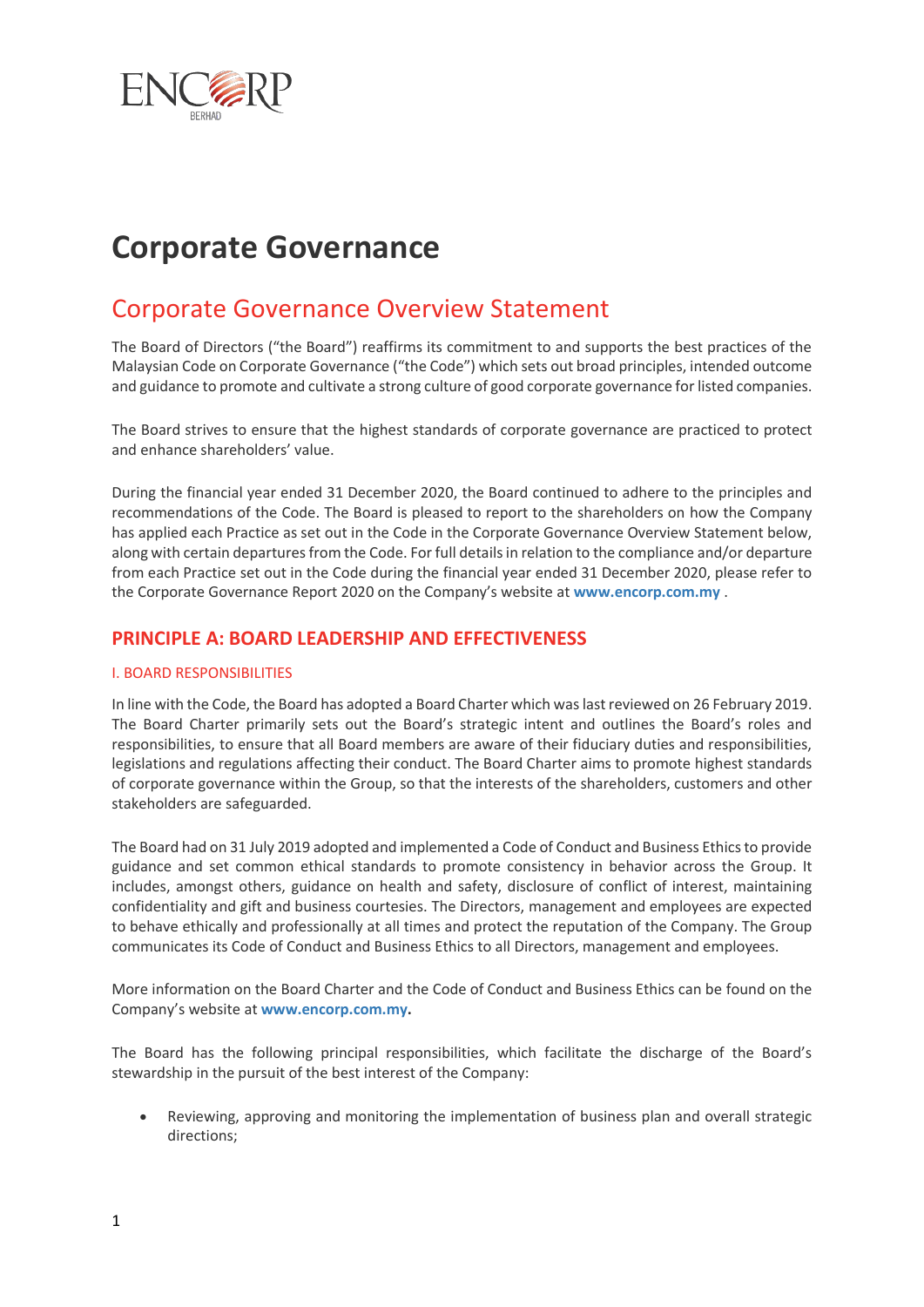

- Overseeing the conduct of the Company's business to evaluate whether the business is being properly managed and ensures that measures are in place against which Management's performance can be assessed;
- Identifying principal risks and ensuring the implementation of appropriate systems to manage and mitigate these risks;
- Succession planning, includes appointment, training, fixing compensation of and where appropriate, replacing key management;
- Developing and implementing an investor relations programme or shareholders' communications policy for the Company and encouraging the use of information technology for effective dissemination of information;
- Reviewing the adequacy and integrity of the Company's internal control systems and management information systems, including systems for compliance with applicable laws, regulations, rules, directives and guidelines; and
- Ensuring that the Company has appropriate corporate governance structures in place including standards of ethical behavior and promoting a culture of corporate responsibility.

#### **Board Balance**

During the financial year ended 31 December 2020, the role of the Chairman and the Executive Committee ("EXCO") are distinct and separate to ensure that there is a balance of power and authority. The Chairman is responsible for the leadership, effectiveness, conduct and governance of the Board while the EXCO takes care of the business continuity of Encorp Group. Currently, the EXCO consists of three (3) members as set out in this Annual Report. The Chairman of the Board is also chairing the EXCO, however, he and other EXCO members have not been accorded with employment salaries and do not involve in the business and day-to-day management of the Company. Any decisions by EXCO shall be made by majority EXCO members present prior to the recommendation to the Board and the Chairman of EXCO does not have casting vote.

The Group Chief Executive Officer ("GCEO") of the Company was appointed on 17 February 2021 to run the day-to-day management of Encorp Group business within the limits of authority delegated by the Board. The GCEO acts as a conduit between the Board and the Management in ensuring the success of the Company's governance and management functions. Subsequent to the appointment of GCEO, the EXCO will assist the Board in evaluating and recommending significant investments undertaken by the Company, which includes amongst others merger and acquisitions, new partnerships, divestments and large capital expenditure projects, prior to their submission to the Board for approval.

#### **Role of Company Secretary**

The Board is supported by a suitably qualified and competent company secretary that has legal qualifications, and is qualified to act as company secretary under Section 235(2) of the Companies Act 2016. The Company Secretary provides support to the Board in fulfilling its fiduciary duties and leadership role in shaping the Corporate Governance of the Company. In this respect, Company Secretary plays an advisory role to the Board, particularly with regard to the Company's constitution, Board policies and procedures, and its compliance with regulatory requirements, codes, guidance and legislation for the affairs of the Board.

Company Secretary has attended trainings and seminars conducted by the Companies Commission of Malaysia and Bursa Malaysia Securities Berhad ("Bursa Securities") to keep abreast with the relevant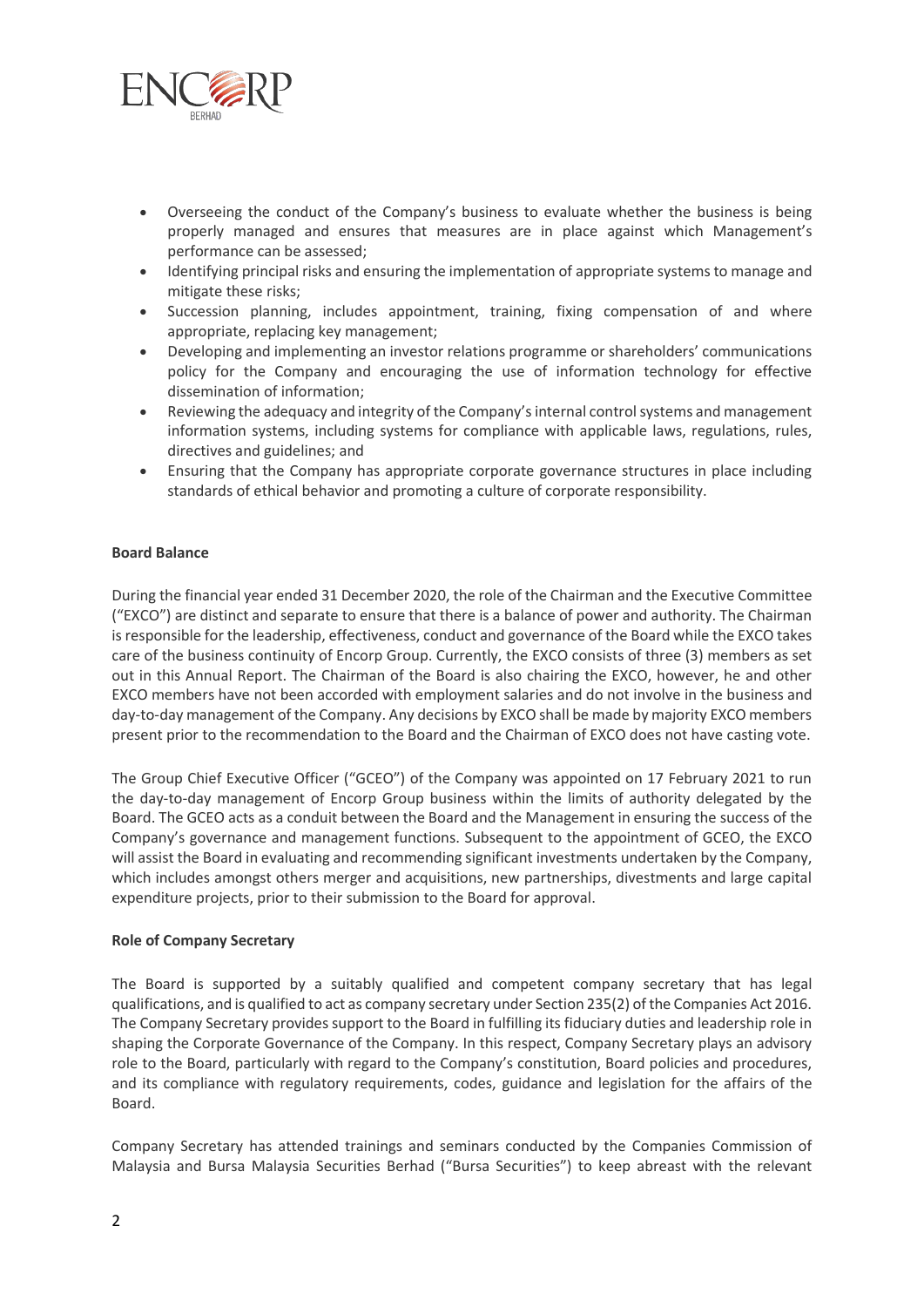

updates on statutory and regulatory requirements such as updates on the Main Market Listing Requirements of Bursa Securities, compliance with the Capital Markets and Services Act 2007, Companies Act 2016 and to ensure the Company's adherence to the Code. Therefore, the Board are regularly updated and advised by the Company Secretary on new statutory and regulatory requirements.

#### **Board Meetings**

To ensure that Directors can plan ahead, Board Meetings are scheduled in advance at the beginning of each year. Special Board Meeting is convened as and when necessary for the Board to deliberate on matters that require expeditious decisions.

During the financial year under review, nine (9) Board meetings were held. The summary of attendance of the Board is as follows:

| <b>Name of Director</b>         | <b>No. of Meetings Attended</b> |
|---------------------------------|---------------------------------|
| Hussein bin Ismail              | 9/9                             |
| Mahadzir bin Mustafa            | 9/9                             |
| Datuk Haji Jaafar bin Abu Bakar | 9/9                             |
| Abdul Rahim bin Abdul Hamid     | 9/9                             |

#### II. BOARD COMPOSITION

The Company is managed and led by Board members from diverse professional backgrounds with relevant experiences and expertise in financial, business and other fields.

Practice 4.1 of the Code states that at least half (1/2) of the Board should comprise Independent Directors. During the financial year ended 31 December 2020, there were four (4) members of the Board, comprising one (1) Non-Independent Non-Executive Chairman, two (2) Independent Directors and one (1) Non-Independent Non-Executive Director and hence is in compliance with Practice 4.1.

This composition also complies with the Main Market Listing Requirements ("Listing Requirements") of Bursa Securities which requires that at least two (2) Directors or one-third (1/3) of the Board, whichever is higher, must be independent directors.

The Board implemented an evaluation process, for assessing the effectiveness and competencies of the Board as a whole. The results of the self-assessment by Directors and the Board's effectiveness as a whole as compiled by the Company Secretary were tabled to the Board for review and notation. The Board was satisfied with the results of the annual assessment and that the current size and composition of the Board is appropriate and well-balanced with the right mix of skills. The Board was also satisfied with the Board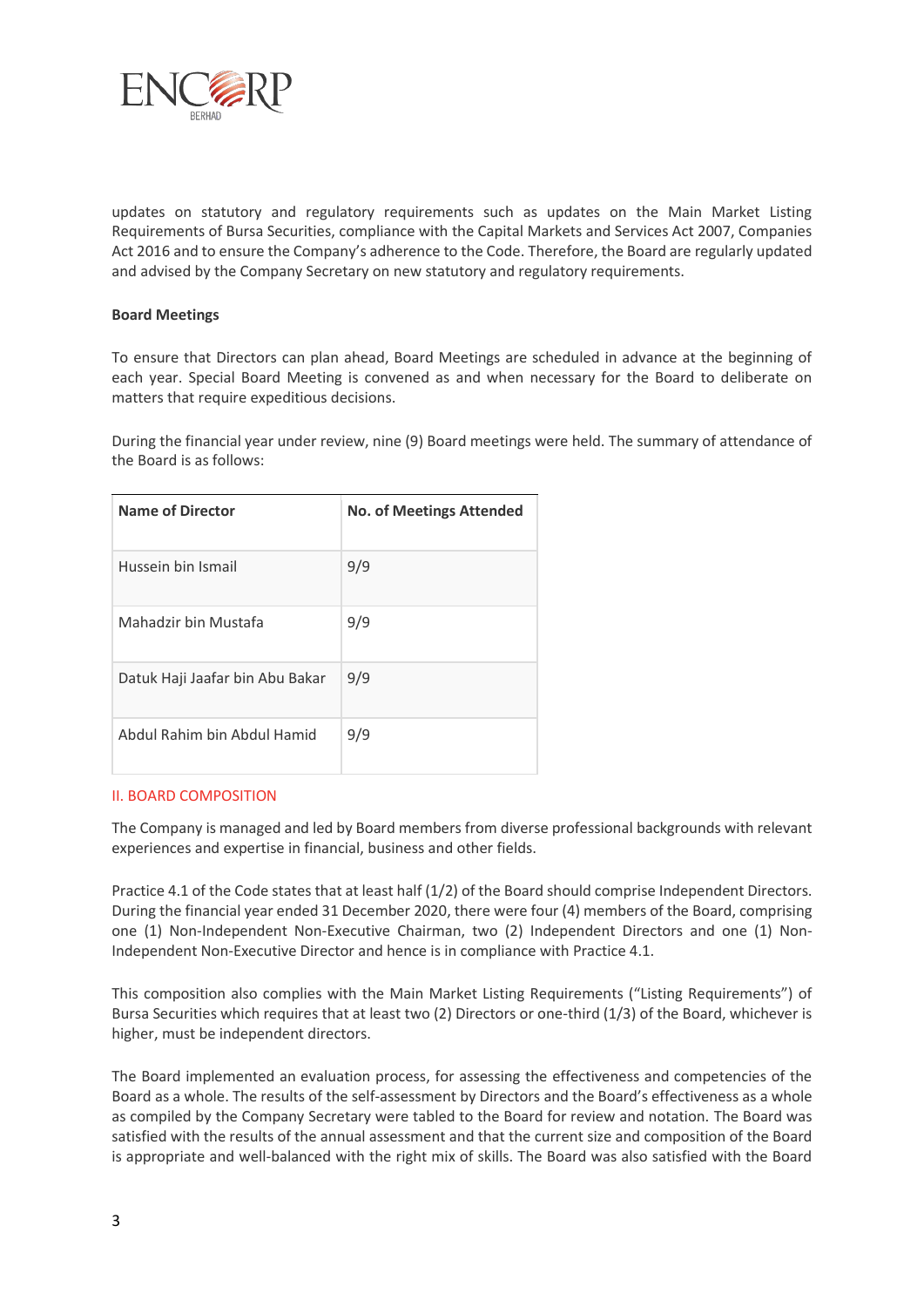

composition comprising individuals of high caliber, credibility and with the necessary skills and qualifications to enable the Board to discharge its duties and responsibilities effectively.

#### **Board Independence**

The Board has developed the criteria to assess the independence of the independent directors on an annual basis. When assessing independence, the Board is encouraged to focus beyond the independent director's background, economic and family relationships and consider whether the independent director can continue to bring independent and objective judgment to Board deliberations.

Practice 4.2 of the Code states that the tenure of an independent director should not exceed a cumulative term of nine (9) years. Upon completion of the nine (9) years, an independent director may continue to serve on the Board subject to the annual shareholders' approval. If the Board continues to retain the independent directors after the twelfth (12<sup>th</sup>) year, the Board should seek shareholders' approval through a two-tier voting process as outlined in the Code.

The Nominating and Remuneration Committee had performed an annual review on the independence of the Independent Directors. At present, there are no Independent Directors whose tenure exceeds a cumulative term of nine (9) years in the Company.

The Board has undertaken an assessment of all the two (2) Independent Directors as per the criteria defined under the Listing Requirements and other independence criteria applied by the Company which took into account the individual Director's independence of management and free from any business or other relationship which could interfere with the exercise of independent and objective judgment, and his ability to advise the Board on matters relating to transaction where conflict of interest may exist. Based on the assessment done, the Board concluded that each of the Independent Directors continues to demonstrate behaviour that reflect their independence.

#### **Appointment of Directors**

When appointing a Director, the Nominating and Remuneration Committee and the Board will consider the background, experience, skill, competency, knowledge and potential contribution of the candidate, whilst the Practice 4.5 of the Code will also be given due consideration for boardroom diversity. The Nominating and Remuneration Committee considers, evaluates and proposes to the Board any new board appointments, whether of executive or non-executive position. The Nominating and Remuneration Committee recommends suitable candidate for appointment to the Board, the appointment of which will be decided upon by the Board as a whole to ensure a balanced mix of experience and expertise amongst its members. Thereafter, the Board carries out its own assessment based on the recommendations made by the Nominating and Remuneration Committee and determines the appointments to be made.

On the appointment of new Director, the new Director is required to commit sufficient time to attend to the Company's matters before accepting his appointment to the Board. Directors are required to notify the Chairman before accepting any new directorship and to indicate the time expected to be spent on the new appointment. In compliance with Paragraph 15.06(1) of the Listing Requirements, all Directors of Encorp do not hold more than five (5) directorships of listed issuer at any one time.

The Board recognises the challenges in achieving the right balance of diversity on the Board. Nevertheless, the Board is committed to provide fair and equal opportunities and nurturing diversity within the Group. The Board has established a Board Diversity Policy to ensure that through the Nominating and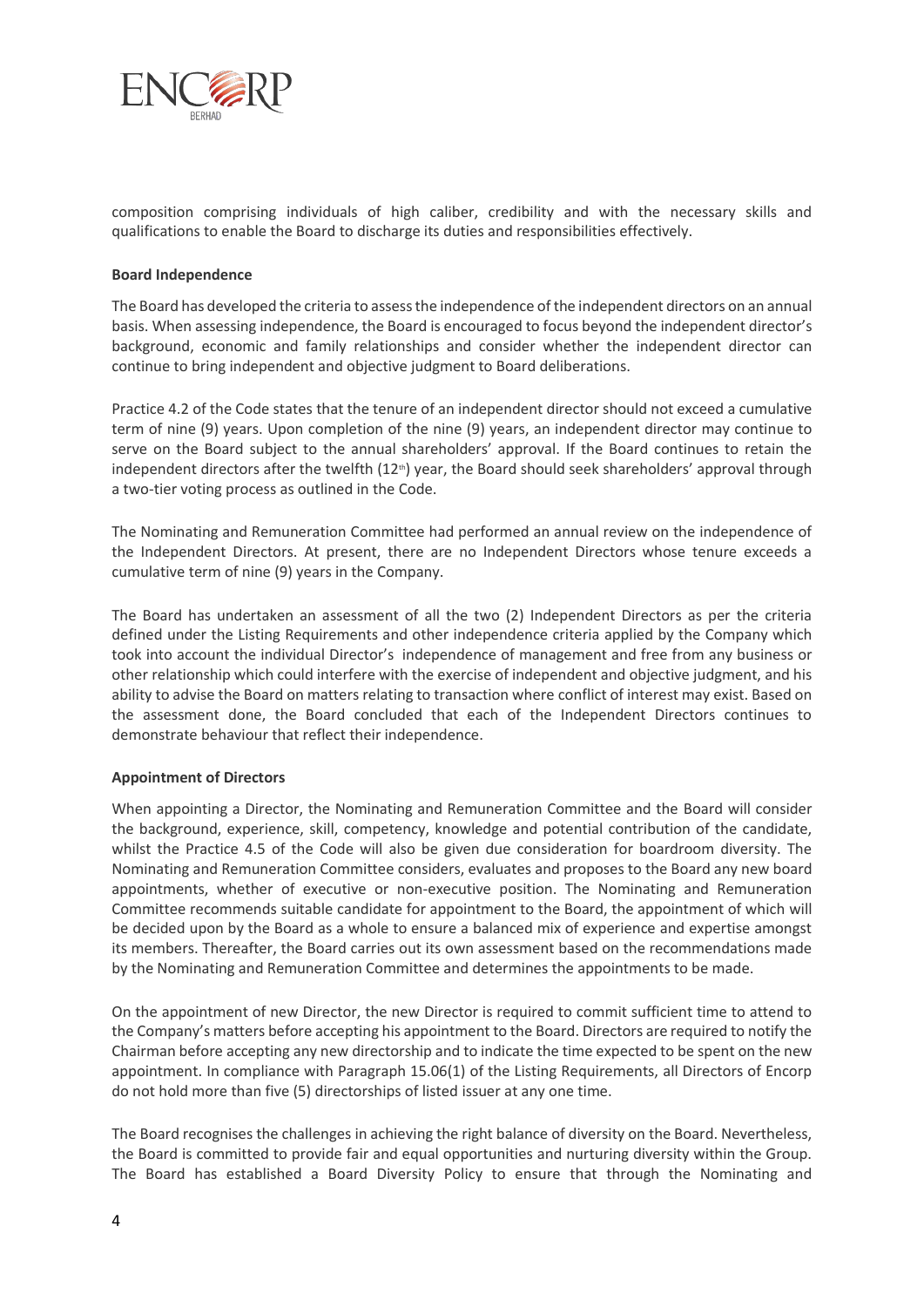

Remuneration Committee, selection and appointment of new board member take into the consideration the candidates from a wide variety of background, without discriminating based on gender, age, ethnic, marital status and religion but on the required mix of skill, knowledge and professional experience which the new director should bring to the Company. The Board is mindful of the Practice 4.5 of the Code and will ensure that suitable women candidates are sought and considered as part of the recruitment exercise. This will be done over time, taking into account the present size of the Board, the merit and suitability of female candidates and the evolving challenges to the Company from time to time.

#### **Re-election and Re-appointment of Directors**

In accordance with the Company's Constitution, one-third (1/3) of the Directors are required to retire from office at each Annual General Meeting ("AGM") and all Directors shall retire at least once in every three (3) years. The retiring Directors shall be eligible for re-election at the AGM. Newly appointed directors during the year must offer themselves to the shareholders for re-election at the next AGM following their appointment.

#### **Directors' Training**

All Directors have attended the Mandatory Accreditation Programme prescribed by Bursa Securities.

The Directors constantly participate in training programmes, seminars and conferences to keep themselves abreast with changes and new developments, both in the legal and commercial aspects.

During the financial year ended 31 December 2020, the Directors have attended the following training programmes/seminars/workshops/talks:

| <b>Name of Director</b>                     | <b>Training and Seminars Attended</b>                                                                                                                                                                                                                                                                                                                                                                |
|---------------------------------------------|------------------------------------------------------------------------------------------------------------------------------------------------------------------------------------------------------------------------------------------------------------------------------------------------------------------------------------------------------------------------------------------------------|
| Hussein bin Ismail                          | Briefing on Corporate Liability, Adequate Procedures and ISO 37001 :<br>$\bullet$<br>by Trident Integrity Solutions Sdn Bhd                                                                                                                                                                                                                                                                          |
| Mahadzir bin Mustafa                        | Briefing on Corporate Liability, Adequate Procedures and ISO 37001 :<br>$\bullet$<br>by Trident Integrity Solutions Sdn Bhd<br>Fortune 500 Corporation, Satu Pemikiran Baharu: by FELDA and NLP<br>Malaysia Acedemy<br>Corporate Director Series : by Institute of Corporate Directors<br>Malaysia<br>Personality Profile and Self Development Plan Workshop : by ARRO<br>$\bullet$<br>Services PLT. |
| Datuk Haji Jaafar bin<br>Abu Bakar          | Briefing on Corporate Liability, Adequate Procedures and ISO 37001 :<br>$\bullet$<br>by Trident Integrity Solutions Sdn Bhd                                                                                                                                                                                                                                                                          |
| Abdul<br>Rahim<br><b>bin</b><br>Abdul Hamid | Briefing on Corporate Liability, Adequate Procedures and ISO 37001 :<br>$\bullet$<br>by Trident Integrity Solutions Sdn Bhd                                                                                                                                                                                                                                                                          |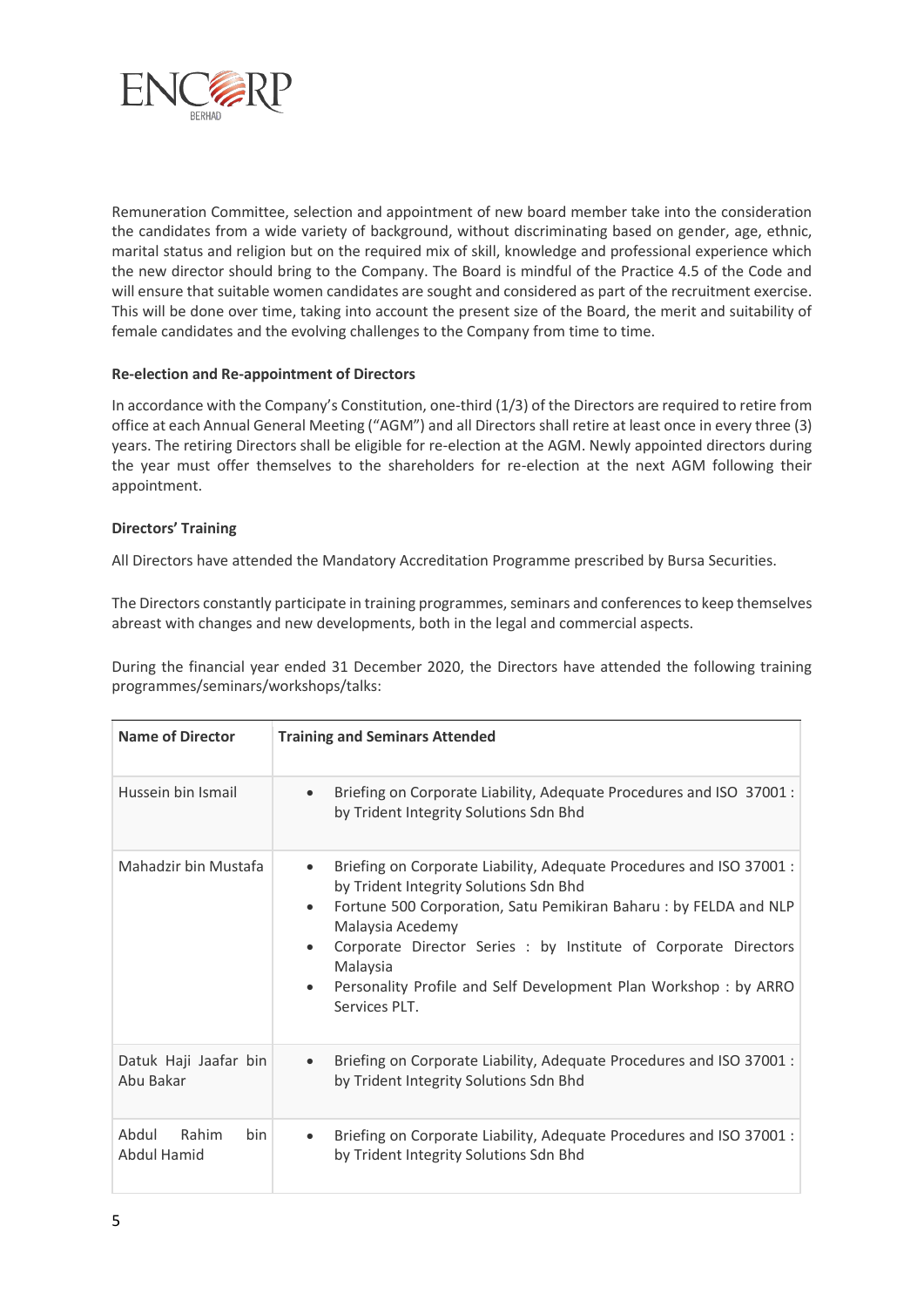

#### III. REMUNERATION

#### **Board Remuneration**

The Nominating and Remuneration Committee recommends the remuneration package for the Executive Director/GCEO to the Board for approval. The Executive Director abstains from deliberation and voting on decisions in respect of his own remuneration.

The Nominating and Remuneration Committee comprises wholly of Independent Non-Executive Directors as follows:-

| <b>Name</b>                     |          | Designation Directorship           |
|---------------------------------|----------|------------------------------------|
| Abdul Rahim bin Abdul Hamid     | Chairman | Independent Non-Executive Director |
| Datuk Haji Jaafar bin Abu Bakar | Member   | Independent Non-Executive Director |

The Nomination and Remuneration Committee assists the Board in fulfilling the following functions:

#### **(i) New appointments, re-election and re-appointment**

- to establish clear and appropriate criteria on the selection and recruitment of the Board;
- to consider and recommend to the Board candidates for directorship based on a variety of sources including existing Board members, management, major shareholders and/or independent sources, taking into consideration the candidates' skills, knowledge, expertise, experience, time, commitment, character, professionalism, independence and integrity that fit the Company's objectives and strategic goals;
- to recommend to the Board candidates to fill the seats on Board as Directors or Board Committees having regard to their ability to discharge the responsibilities/functions as required under the Main Market Listing Requirements of Bursa Malaysia Securities Berhad ("MMLR");
- to evaluate the balance of skills, knowledge, experience and diversity (including gender diversity), age, cultural background on the Board and senior management;
- to evaluate and recommend to the Board on the re-election and re-appointment of the directors who are subject to retirement at annual general meeting;
- to evaluate and recommend to the Board the appointment, promotion and termination of the executive director, chief executive officer and senior management; and
- to ensure each of the Director, chief executive officer or key senior management has the character, experience, integrity, competence and time to effectively discharge his role as Director, chief executive officer or key senior management as required under Paragraph 2.20A of the MMLR before appointment and fulfills the requirements under Section 198 of Companies Act, 2016 and Paragraph 15.05 of the MMLR.

#### **(ii) Evaluation**

- to establish clear and appropriate criteria on annual assessment of the Board;
- to assess annually the effectiveness and competencies of the Board as a whole, the Board Committees and the contribution of each individual director; and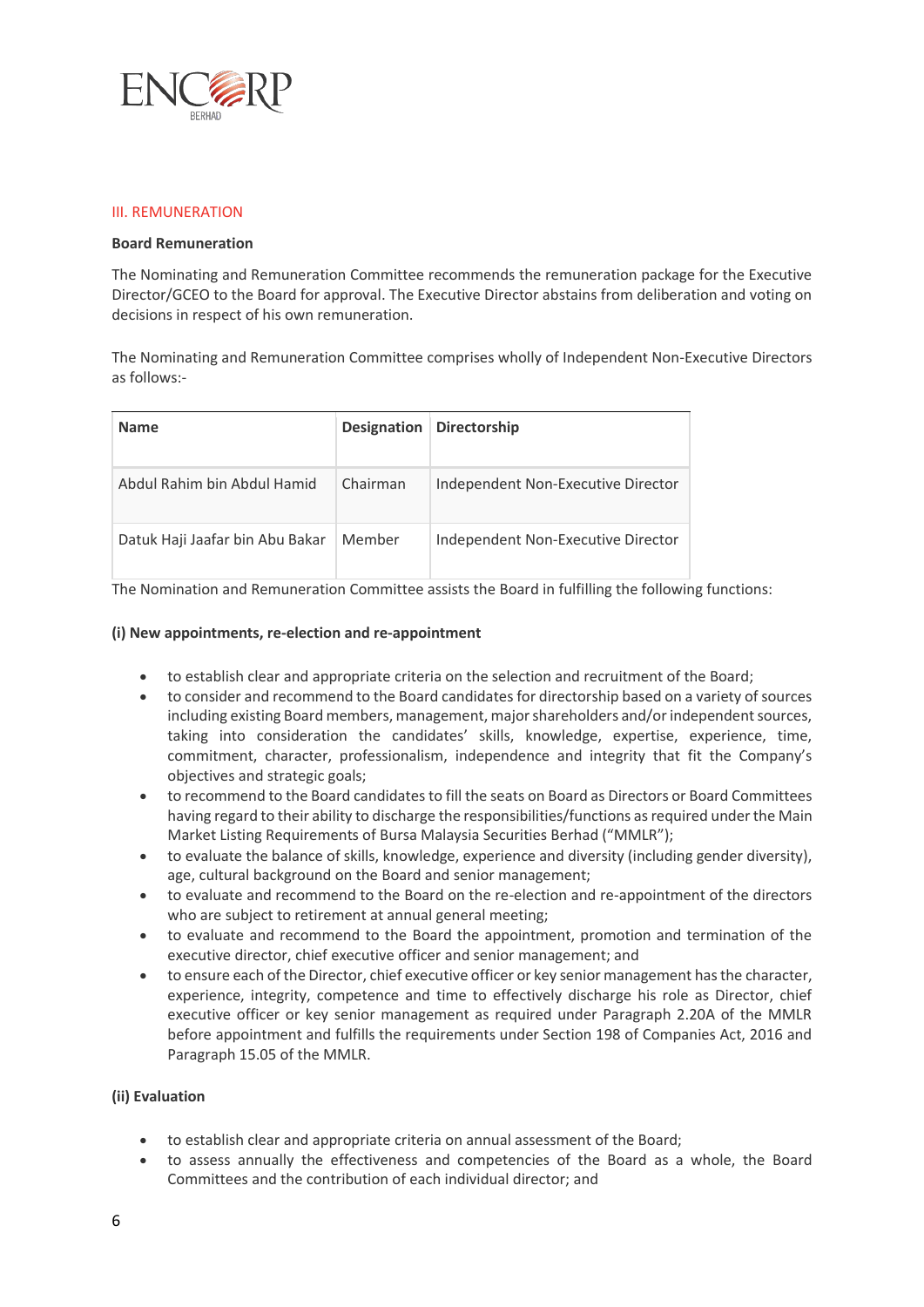

to assess annually the independence of the independent directors.

#### **(iii) Succession planning and training**

- to establish appropriate plans for succession at Board level and senior management level; and
- to review the training needs of the Board.

#### **(iv) Remuneration**

- to establish formal and transparent remuneration policies and procedures to attract and retain Board members and senior management of the Company and its subsidiaries ("the Group");
- to review and recommend to the Board the remuneration package for executive director, chief executive officer and senior management;
- to review with chief executive officer and executive directors, their goals and objectives and to assess their performance against these objectives as well as contribution to the Company's shortterm and long-term corporate strategy; and
- to review and recommend to the Board the annual increments and bonuses of executive directors and senior management team.

#### **(v) Additional duties and responsibilities**

- to carry out such other responsibilities, functions or assignments as may be defined jointly by the Nominating and Remuneration and the Board from time to time; and
- to carry out such other responsibilities as guided by MMLR and Malaysian Code on Corporate Governance 2017.

The terms of reference of the Nominating and Remuneration Committee is provided in the Company's website at **[www.encorp.com.my.](http://www.encorp.com.my/)**

The Nominating and Remuneration Committee deliberated on the following matters in 2020:

- Annual Board assessment on the effectiveness and competencies of the Board as a whole, Board Committees and individual directors;
- Evaluation of the independence of each Independent Director on an annual basis;
- Identification of appropriate training and education programmes with respect to the business, structure and management of the Group as well as the expectations of the Board with regards to their contributions to the Board and Group; and
- Proposed appointment of new Directors and Group Chief Executive Officer.

#### **Policies and Procedures**

The Executive Director/GCEO is not entitled to annual Directors' fees nor entitled to receive any meeting allowances for the Board and Board Committee meetings that he attends.

Non-Executive Chairman and Non-Executive Directors are paid yearly fees that are determined by the Board and approved at the AGM. Attendance allowances are also paid to the Non-Executive Chairman and Non-Executive Directors for each Board or committee meeting they attend.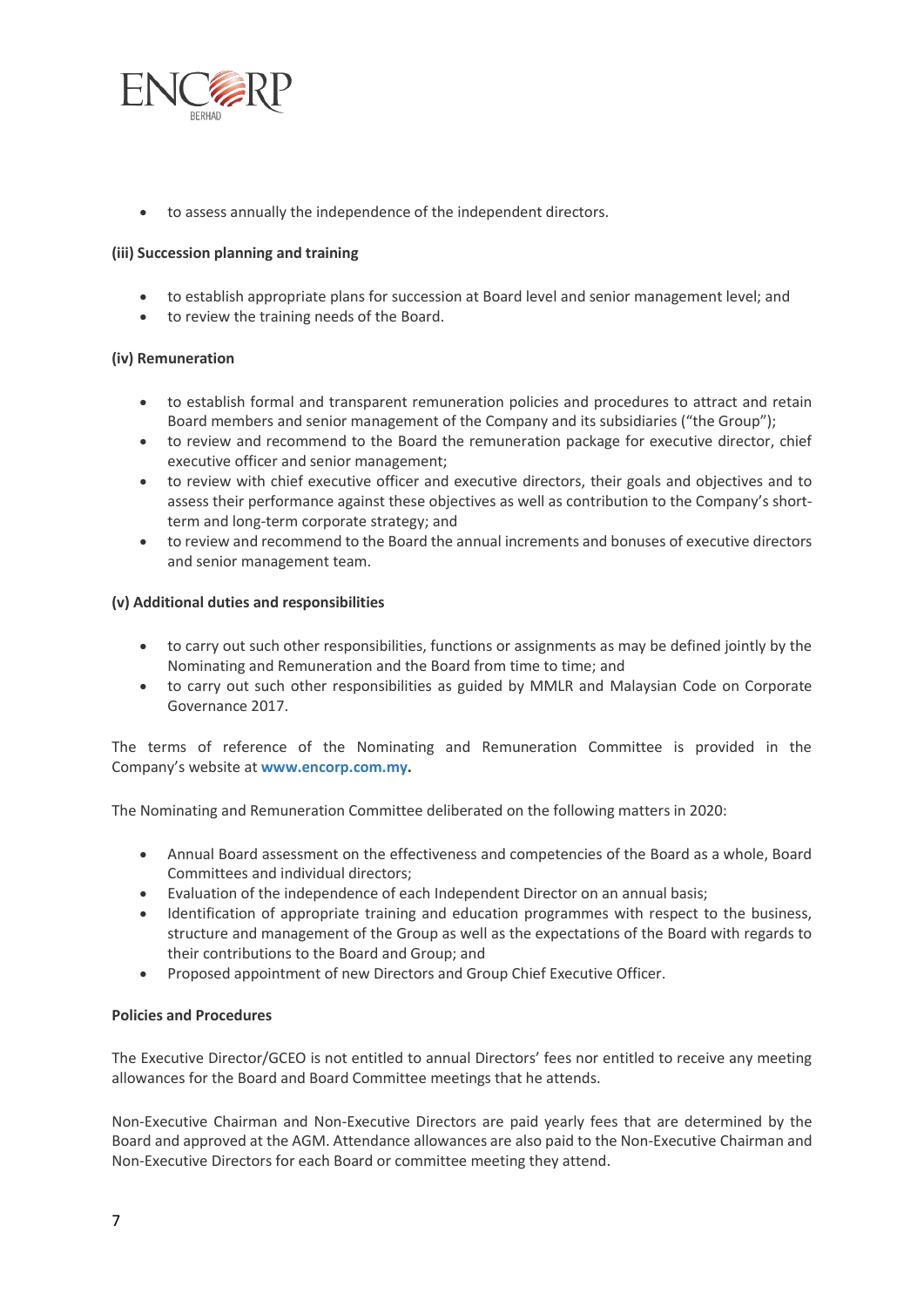

The Directors' Remuneration Policy was adopted by the Board on 26 November 2015, which aims to attract, develop and retain high performing and motivated Directors with a competitive remuneration package.

The remuneration of Directors for the financial year ended 31 December 2020 is as follows:

| Group                           | <b>Fees</b><br>(RM'000) | Salaries/<br><b>Allowance &amp; Other</b><br><b>Emoluments</b><br>(RM'000) | <b>Defined</b><br>contribution plan<br>(RM'000) |
|---------------------------------|-------------------------|----------------------------------------------------------------------------|-------------------------------------------------|
| Hussein bin Ismail              | 260                     | 16.8                                                                       |                                                 |
| Mahadzir bin Mustafa            | 128                     | 21.2                                                                       |                                                 |
| Datuk Haji Jaafar bin Abu Bakar | 132                     | 23.8                                                                       |                                                 |
| Abdul Rahim bin Abdul Hamid     | 140                     | 23.8                                                                       |                                                 |
| <b>Total</b>                    | 660                     | 85.6                                                                       |                                                 |

| Company                         | <b>Fees</b><br>(RM'000) | Salaries/<br>Allowance & Other<br><b>Emoluments</b><br>(RM'000) | <b>Defined</b><br>contribution plan<br>(RM'000) |
|---------------------------------|-------------------------|-----------------------------------------------------------------|-------------------------------------------------|
| Hussein bin Ismail              | 240                     | 15                                                              |                                                 |
| Mahadzir bin Mustafa            | 108                     | 20                                                              |                                                 |
| Datuk Haji Jaafar bin Abu Bakar | 96                      | 22                                                              |                                                 |
| Abdul Rahim bin Abdul Hamid     | 120                     | 22                                                              |                                                 |
| <b>Total</b>                    | 564                     | 79                                                              |                                                 |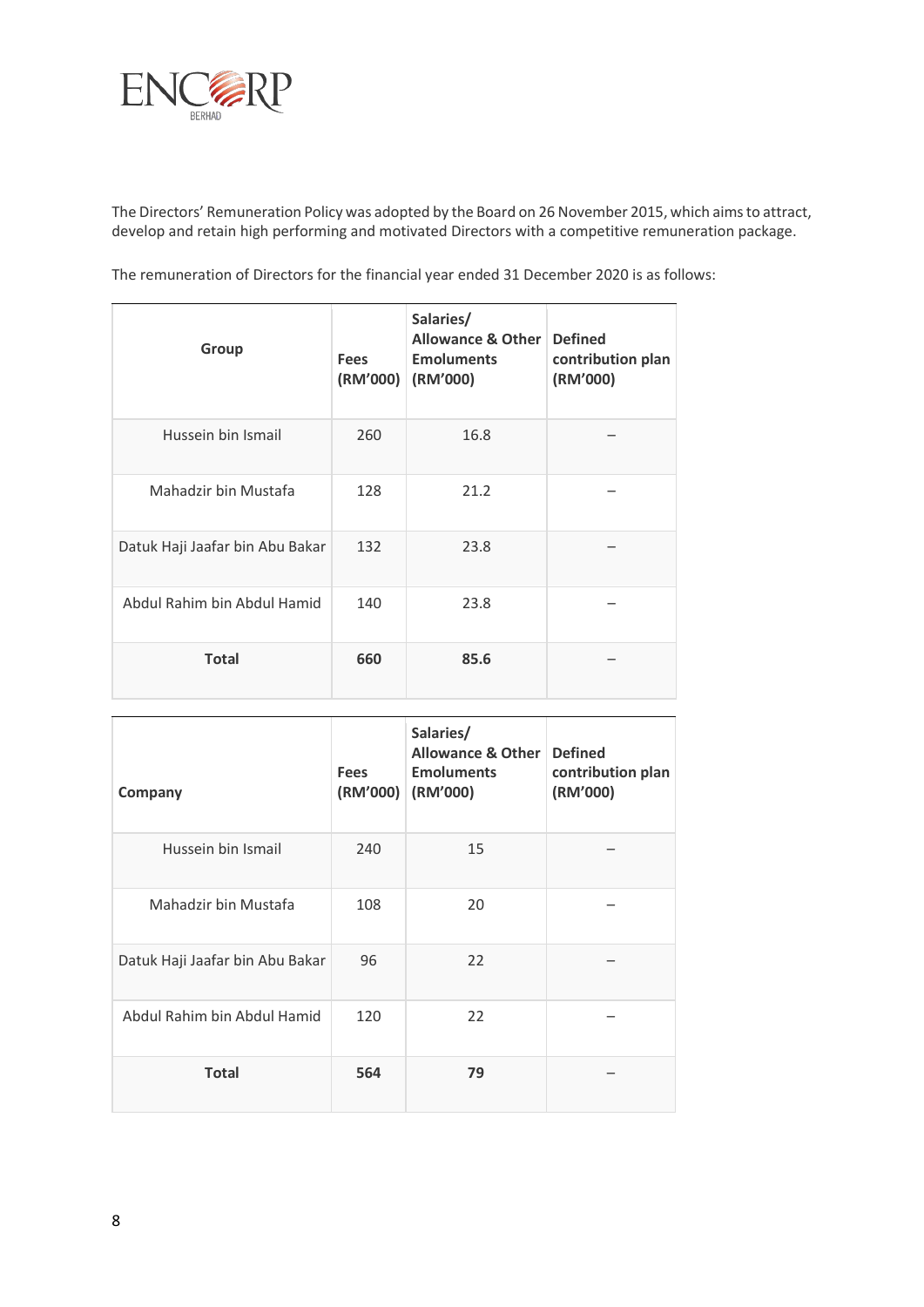

Practice 7.2 of the Code states that the Company should disclose on a named basis the top (5) Senior Management's remuneration component including salary, bonus, benefits in kind and other emoluments in bands of RM50,000. The Board is of the view that such disclosure will give rise to recruitment and talent retention issues. The remuneration for the top five (5) Senior Management for the financial year ended 31 December 2020, ranged as follows:

| <b>Remuneration ranges</b><br>(RM) | <b>No. of Senior</b><br><b>Management</b> |
|------------------------------------|-------------------------------------------|
| $200,001 - 250,000$                | 1                                         |
| $250,001 - 300,000$                | 0                                         |
| $300,001 - 350,000$                | U                                         |
| $350,001 - 400,000$                | 1                                         |
| $400,001 - 450,000$                | 1                                         |
| $450,001 - 500,000$                | U                                         |
| $500,001 - 550,000$                | U                                         |
| 550,001 - 600,000                  | 1                                         |

## **PRINCIPLE B: EFFECTIVE AUDIT AND RISK MANAGEMENT**

#### I. AUDIT AND GOVERNANCE COMMITTEE

The Audit, Risk and Governance Committee is made up of three (3) members comprising of two (2) Independent Directors and one (1) Non-Independent Director appointed by the Board and it has written terms of reference clearly setting out its authority and duties. The terms of reference and Report of the Audit, Risk and Governance Committee are also provided in this Annual Report and website at **[www.encorp.com.my](http://www.encorp.com.my/)**.

The Audit, Risk and Governance Committee assists the Board in fulfilling its oversight responsibilities, primarily reviewing the quarterly and annual financial statements of the Group prior to their submission to the Board for approval, focusing particularly on accounting policies and compliance; reviewing the scope of external audit and audit process; and reviewing the Group's system of internal control and risk management.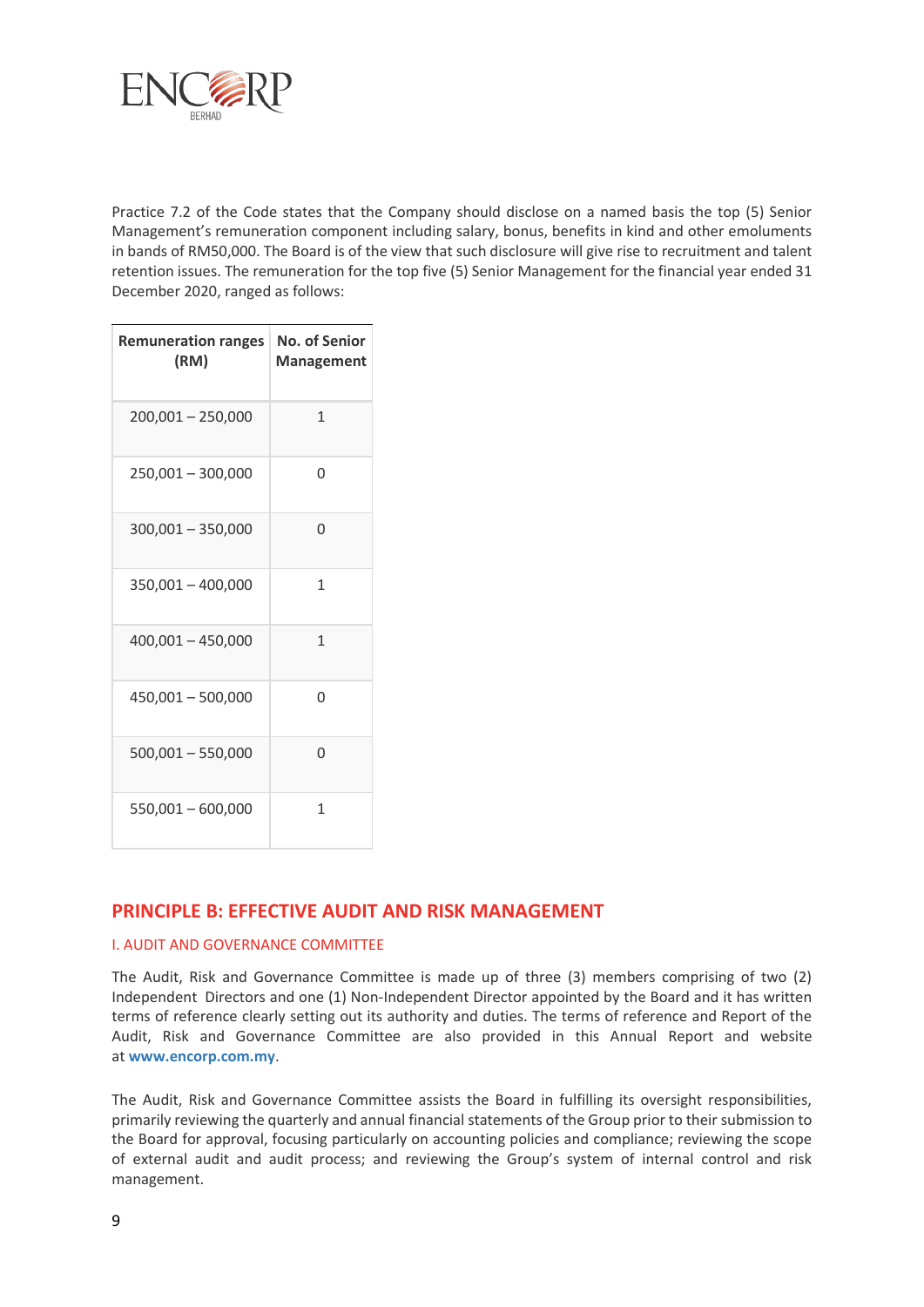

The Audit, Risk and Governance Committee currently comprises the following members:

| <b>Name</b>                     | <b>Designation</b> | Directorship                       |
|---------------------------------|--------------------|------------------------------------|
| Abdul Rahim bin Abdul Hamid     | Chairman           | Independent Non-Executive Director |
| Datuk Haji Jaafar bin Abu Bakar | Member             | Independent Non-Executive Director |
| Mahadzir bin Mustafa            | Member             | Independent Non-Executive Director |

#### **Relationship with External Auditors**

Through the Audit, Risk and Governance Committee, the Group has established a transparent relationship with the external auditors in seeking professional advice and ensuring compliance with the laws and regulations. The external auditors were invited to attend the Audit, Risk and Governance Committee Meeting to give their views on the state of affairs of the Company, where necessary. The external auditors also highlight to the Board any material deficiency pertaining to the system of internal control and compliance issues of the Group.

The Company has established an External Auditors Policy to assess and monitor the external auditors. The Audit, Risk and Governance Committee has assessed the independence of Messrs Ernst & Young and was satisfied with their competency and independence. The Audit, Risk and Governance Committee has therefore recommended the re-appointment of Messrs Ernst & Young as auditors to the Board, upon which shareholders' approval will be sought at the forthcoming AGM.

#### II. RISK MANAGEMENT AND INTERNAL CONTROL FRAMEWORK

#### **Risk Management Committee**

The Risk Management Committee comprises the Heads of Departments and Group's senior management. The Risk Management Committee reports to the Audit, Risk and Governance Committee on a quarterly basis. The Audit, Risk and Governance Committee assists the Board in providing oversight over the Group's management of risk and reviews the adequacy of compliance and control throughout the Group.

#### **Internal Control**

The Board of Directors recognises the pivotal role of a strong internal control system in keeping the Group on course towards its goal of maximising shareholders' value. To this extent, the need for a strong internal control environment has been ingrained into the culture of the Group by the Board and management.

The effectiveness of the Group's system of internal control is reviewed periodically by the Audit, Risk and Governance Committee. The Group's Statement on Risk Management & Internal Control is set out on page [xxx] to [xxx].

#### **Whistle Blowing Policy**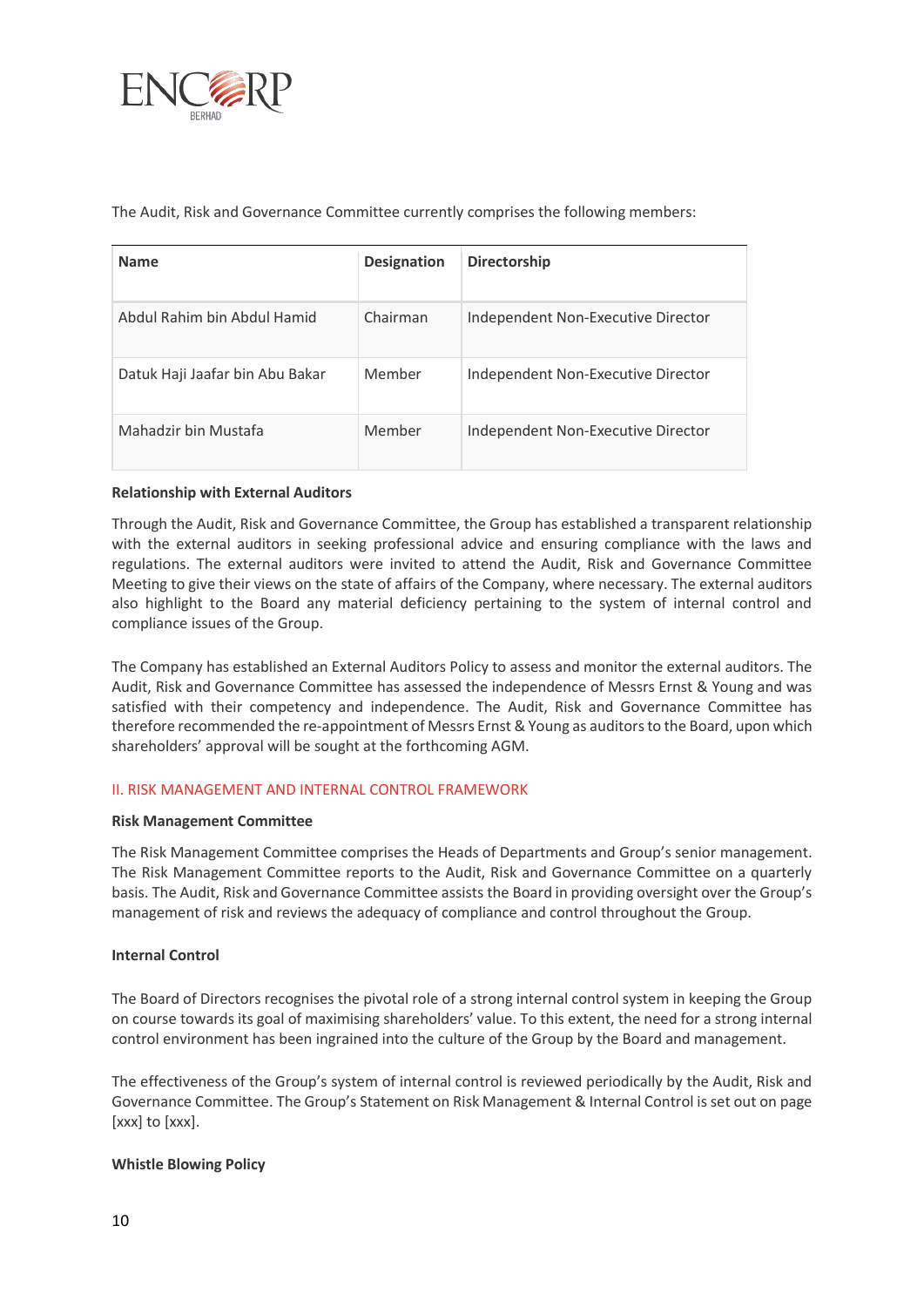

As part of its commitment to uphold the highest standards of ethics, integrity and accountability, the Group has formalised a Whistle Blowing Policy. This is essentially a mechanism to enable the employees to disclose internally any serious malpractice or misconduct without fear of reprisal. This policy provides a safe and acceptable platform for employees to channel their concerns about illegal, unethical or improper business conduct affecting the Group.

The complainant should report immediately if they have a reasonable belief that a wrongdoing has been, is being or it believed to have committed. The complainant is encouraged to make a report via the following methods:

- Meet or contact any Risk and Governance Department staff to make a report; and
- In writing and delivered either by hand, mail to the Chairman of Audit, Risk and Governance Committee.

The Board and the Management give their assurance that the whistle-blower identities are kept confidential and the whistle-blower will not be at risk to any detrimental action as a result of raising a concern with good faith. The Company, however, does not extend this assurance to someone who maliciously raises a matter which is untrue. If an investigation is necessary, the investigation team shall have full access to people, documentation and evidences as required and necessary to carry out the investigation in accordance to the authority assigned by the Board.

# **PRINCIPLE C: INTEGRITY IN CORPORATE REPORTING AND MEANINGFUL RELATIONSHIP WITH STAKEHOLDERS**

#### I. COMMUNICATION WITH STAKEHOLDERS

The Company adheres strictly to the disclosure requirements under the Listing Requirements of Bursa Securities. The financial results of the Company are announced quarterly to Bursa Securities via Bursa Link. Material transactions and events are also announced accordingly.

The Company recognises the importance of effective communication with shareholders, investors and the public in general. In this respect, the Company keeps shareholders, investors and the public informed through announcements, release of quarterly financial results, annual reports, circulars and general meetings. In line with the practices under the Code, a Stakeholders' Communication Policy was implemented to handle the process of handling queries from its stakeholders.

The Company maintains regular and effective communication with its shareholders and stakeholders by attending to shareholders' and investors' e-mails and phone calls enquiries, Company general meetings and other Company events. The Notice for the Company's Annual General Meetings provides information to the shareholders regarding the details of the AGM, their entitlement to attend the AGM, their rights to appoint a proxy and information as to who may count as a proxy.

The Company's website has a dedicated section that provides all relevant information on the Company which is accessible to the public. While the Company endeavours to provide as much information as possible to its shareholders and stakeholders, the Company is mindful of the legal and regulatory framework governing the release of material information.

#### **Corporate Disclosure Policy**